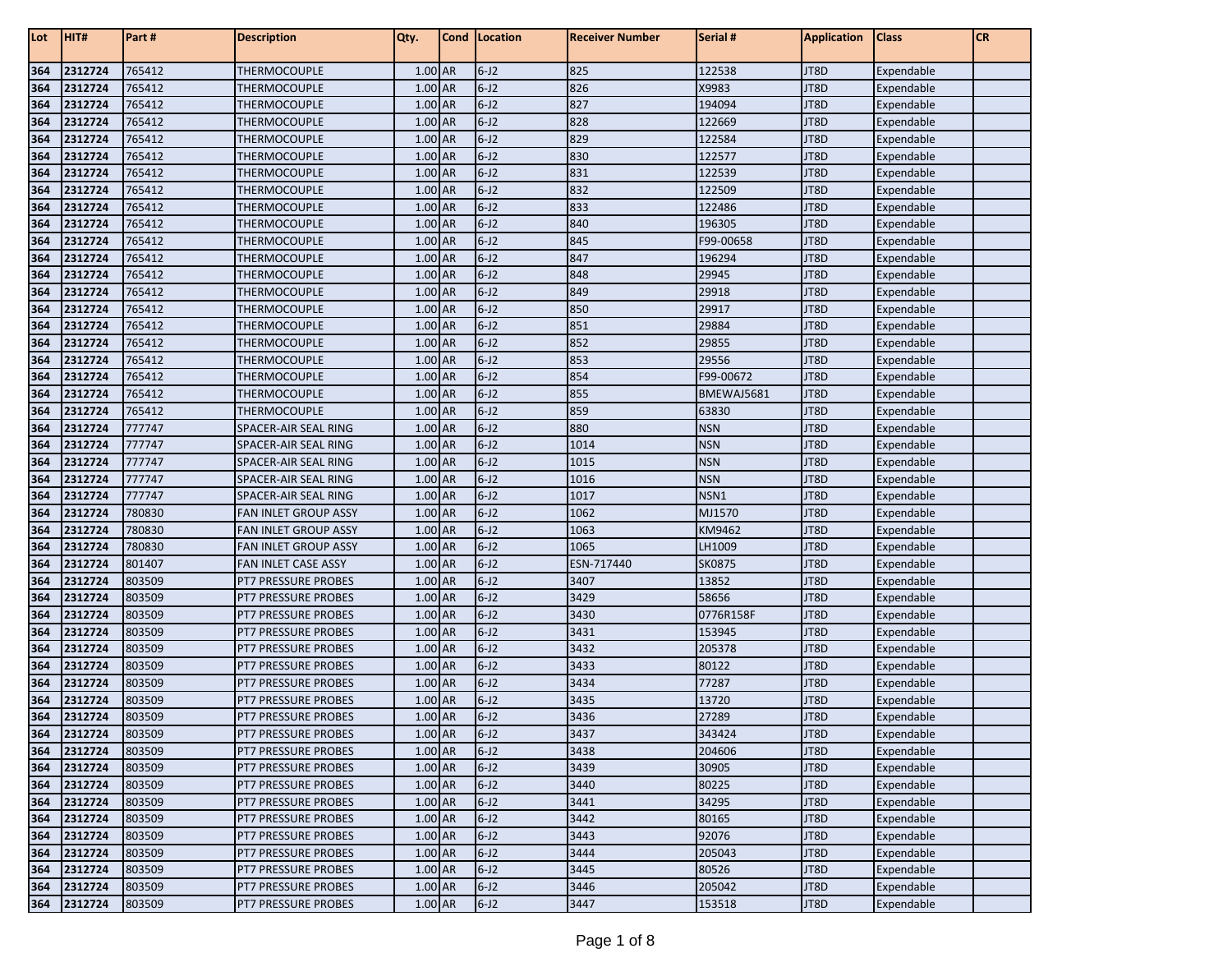| Lot        | HIT#               | Part #           | <b>Description</b>                                | Qty.               | Cond | Location             | <b>Receiver Number</b> | Serial #        | <b>Application</b> | <b>Class</b>             | <b>CR</b> |
|------------|--------------------|------------------|---------------------------------------------------|--------------------|------|----------------------|------------------------|-----------------|--------------------|--------------------------|-----------|
| 364        | 2312724            | 803509           | <b>PT7 PRESSURE PROBES</b>                        | 1.00 AR            |      | $6 - J2$             | 3448                   | 59322           | JT8D               | Expendable               |           |
| 364        | 2312724            | 803509           | <b>PT7 PRESSURE PROBES</b>                        | 1.00 AR            |      | $6 - J2$             | 3449                   | 417019          | JT8D               | Expendable               |           |
| 364        | 2312724            | 803509           | <b>PT7 PRESSURE PROBES</b>                        | 1.00 AR            |      | $6 - J2$             | 3450                   | 0768R158F       | JT8D               | Expendable               |           |
| 364        | 2312724            | 803509           | <b>PT7 PRESSURE PROBES</b>                        | 1.00 AR            |      | $6 - J2$             | 3452                   | 0769R158F       | JT8D               | Expendable               |           |
| 364        | 2312724            | 803509           | <b>PT7 PRESSURE PROBES</b>                        | 1.00 AR            |      | $6 - J2$             | 3453                   | 5498N           | JT8D               | Expendable               |           |
| 364        | 2312724            | 803509           | <b>PT7 PRESSURE PROBES</b>                        | 1.00 AR            |      | $6 - J2$             | 3454                   | 76668           | JT8D               | Expendable               |           |
| 364        | 2312724            | 803509           | <b>PT7 PRESSURE PROBES</b>                        | 1.00 AR            |      | $6 - J2$             | 3455                   | 45085           | JT8D               | Expendable               |           |
| 364        | 2312724            | 803509           | <b>PT7 PRESSURE PROBES</b>                        | 1.00 AR            |      | $6 - J2$             | 3456                   | 58670           | JT8D               | Expendable               |           |
| 364        | 2312724            | 803509           | <b>PT7 PRESSURE PROBES</b>                        | 1.00 AR            |      | $6 - J2$             | 3457                   | 13301           | JT8D               | Expendable               |           |
| 364        | 2312724            | 803509           | <b>PT7 PRESSURE PROBES</b>                        | 1.00 AR            |      | $6 - J2$             | 3458                   | 5933N           | JT8D               | Expendable               |           |
| 364        | 2312724            | 803509           | PT7 PRESSURE PROBES                               | 1.00 AR            |      | $6 - J2$             | 3459                   | 356021          | JT8D               | Expendable               |           |
| 364        | 2312724            | 803509           | <b>PT7 PRESSURE PROBES</b>                        | 1.00 AR            |      | $6 - J2$             | 3460                   | 77634           | JT8D               | Expendable               |           |
| 364        | 2312724            | 803509           | PT7 PRESSURE PROBES                               | 1.00 AR            |      | $6 - J2$             | 3461                   | 204917          | JT8D               | Expendable               |           |
| 364        | 2312724            | 803509           | PT7 PRESSURE PROBES                               | 1.00 AR            |      | $6 - J2$             | 3462                   | 203414          | JT8D               | Expendable               |           |
| 364        | 2312724            | 803509           | <b>PT7 PRESSURE PROBES</b>                        | 1.00 AR            |      | $6 - J2$             | 3463                   | 204934          | JT8D               | Expendable               |           |
| 364        | 2312724            | 803509           | <b>PT7 PRESSURE PROBES</b>                        | 1.00 AR            |      | $6 - J2$             | 3464                   | 907052          | JT8D               | Expendable               |           |
| 364        | 2312724            | 803509           | <b>PT7 PRESSURE PROBES</b>                        | 1.00 AR            |      | $6 - J2$             | 3465                   | 27095           | JT8D               | Expendable               |           |
| 364        | 2312724            | 803509           | <b>PT7 PRESSURE PROBES</b>                        | 1.00 AR            |      | $6 - J2$             | 3466                   | 92784           | JT8D               | Expendable               |           |
| 364        | 2312724            | 803509           | <b>PT7 PRESSURE PROBES</b>                        | 1.00 AR            |      | $6 - J2$             | 3467                   | 204937          | JT8D               | Expendable               |           |
| 364        | 2312724            | 803509           | <b>PT7 PRESSURE PROBES</b>                        | 1.00 AR            |      | $6-J2$               | 3468                   | 204939          | JT8D               | Expendable               |           |
| 364        | 2312724            | 803509           | <b>PT7 PRESSURE PROBES</b>                        | 1.00 AR            |      | $6 - J2$             | 3469                   | 77573           | JT8D               | Expendable               |           |
| 364        | 2312724            | 803509           | <b>PT7 PRESSURE PROBES</b>                        | 1.00 AR            |      | $6 - J2$             | 3470                   | 0761R158F       | JT8D               | Expendable               |           |
| 364        | 2312724            | 803509           | <b>PT7 PRESSURE PROBES</b>                        | 1.00 AR            |      | $6 - J2$             | 3471                   | 203824          | JT8D               | Expendable               |           |
| 364        | 2312724            | 803509           | <b>PT7 PRESSURE PROBES</b>                        | 1.00 AR            |      | $6 - J2$             | 3472                   | 203442          | JT8D               | Expendable               |           |
| 364        | 2312724            | 803509           | PT7 PRESSURE PROBES                               | $1.00$ AR          |      | $6 - J2$             | 3473                   | 80760           | JT8D               | Expendable               |           |
| 364        | 2312724            | 803509           | <b>PT7 PRESSURE PROBES</b>                        | 1.00 AR            |      | $6-J2$               | 3475                   | 79935           | JT8D               | Expendable               |           |
| 364        | 2312724            | 803509           | <b>PT7 PRESSURE PROBES</b>                        | 1.00 AR            |      | $6 - J2$             | 3476                   | 263031          | JT8D               | Expendable               |           |
| 364        | 2312724            | 803509           | <b>PT7 PRESSURE PROBES</b>                        | 1.00 AR            |      | $6 - J2$             | 3477                   | 72082           | JT8D               | Expendable               |           |
| 364        | 2312724            | 803509           | <b>PT7 PRESSURE PROBES</b>                        | 1.00 AR            |      | $6 - J2$             | 3478                   | 153913          | JT8D               | Expendable               |           |
| 364        | 2312724            | 803509           | <b>PT7 PRESSURE PROBES</b>                        | 1.00 AR            |      | $6 - J2$             | 3474                   | 358988          | JT8D               | Expendable               |           |
| 364        | 2312724            | 803509           | <b>PT7 PRESSURE PROBES</b>                        | 1.00 AR            |      | $6-J2$               | 3479                   | 264760          | JT8D               | Expendable               |           |
| 364        | 2312724            | 803509           | <b>PT7 PRESSURE PROBES</b>                        | 1.00 AR            |      | $6 - J2$             | 3480                   | 205041          | JT8D               | Expendable               |           |
| 364        | 2312724            | 803509           | <b>PT7 PRESSURE PROBES</b>                        | 1.00 AR            |      | $6-J2$               | 3481<br>3483           | 150086          | JT8D               | Expendable               |           |
| 364        | 2312724            | 803509<br>803509 | <b>PT7 PRESSURE PROBES</b>                        | 1.00 AR<br>1.00 AR |      | $6 - J2$<br>$6 - J2$ | 3482                   | 59683<br>204910 | JT8D<br>JT8D       | Expendable               |           |
| 364<br>364 | 2312724<br>2312724 | 803509           | <b>PT7 PRESSURE PROBES</b><br>PT7 PRESSURE PROBES | $1.00$ AR          |      | $6 - J2$             | 3485                   | 152087          | JT8D               | Expendable               |           |
| 364        | 2312724            | 803509           | <b>PT7 PRESSURE PROBES</b>                        | 1.00 AR            |      | $6-J2$               | 3486                   | 58665           | JT8D               | Expendable<br>Expendable |           |
| 364        | 2312724            | 803509           | PT7 PRESSURE PROBES                               | 1.00 AR            |      | $6-J2$               | 3487                   | 78841           | JT8D               |                          |           |
| 364        | 2312724            | 803509           | PT7 PRESSURE PROBES                               | 1.00 AR            |      | $6 - J2$             | 3488                   | 151363          | JT8D               | Expendable<br>Expendable |           |
| 364        | 2312724            | 803509           | <b>PT7 PRESSURE PROBES</b>                        | 1.00 AR            |      | $6 - J2$             | 3489                   | 77410           | JT8D               | Expendable               |           |
| 364        | 2312724            | 803509           | PT7 PRESSURE PROBES                               | 1.00 AR            |      | $6 - J2$             | 3490                   | 151997          | JT8D               | Expendable               |           |
| 364        | 2312724            | 803509           | PT7 PRESSURE PROBES                               | 1.00 AR            |      | $6 - J2$             | 3491                   | 48044           | JT8D               | Expendable               |           |
| 364        | 2312724            | 803509           | PT7 PRESSURE PROBES                               | 1.00 AR            |      | $6-J2$               | 3492                   | 92885           | JT8D               | Expendable               |           |
| 364        | 2312724            | 803509           | PT7 PRESSURE PROBES                               | 1.00 AR            |      | $6-J2$               | 3493                   | 205044          | JT8D               | Expendable               |           |
| 364        | 2312724            | 803509           | <b>PT7 PRESSURE PROBES</b>                        | 1.00 AR            |      | $6 - J2$             | 3494                   | 79163           | JT8D               | Expendable               |           |
| 364        | 2312724            | 803509           | PT7 PRESSURE PROBES                               | 1.00 AR            |      | $6 - J2$             | 3496                   | 203998          | JT8D               | Expendable               |           |
| 364        | 2312724            | 803509           | <b>PT7 PRESSURE PROBES</b>                        | 1.00 AR            |      | $6 - J2$             | 3495                   | 92860           | JT8D               | Expendable               |           |
| 364        | 2312724            | 803509           | <b>PT7 PRESSURE PROBES</b>                        | 1.00 AR            |      | $6 - J2$             | 3498                   | 82810           | JT8D               | Expendable               |           |
| 364        | 2312724            | 803509           | <b>PT7 PRESSURE PROBES</b>                        | 1.00 AR            |      | $6 - J2$             | 3497                   | 9941A           | JT8D               | Expendable               |           |
| 364        | 2312724            | 803509           | PT7 PRESSURE PROBES                               | 1.00 AR            |      | $6 - J2$             | 3499                   | 205391          | JT8D               | Expendable               |           |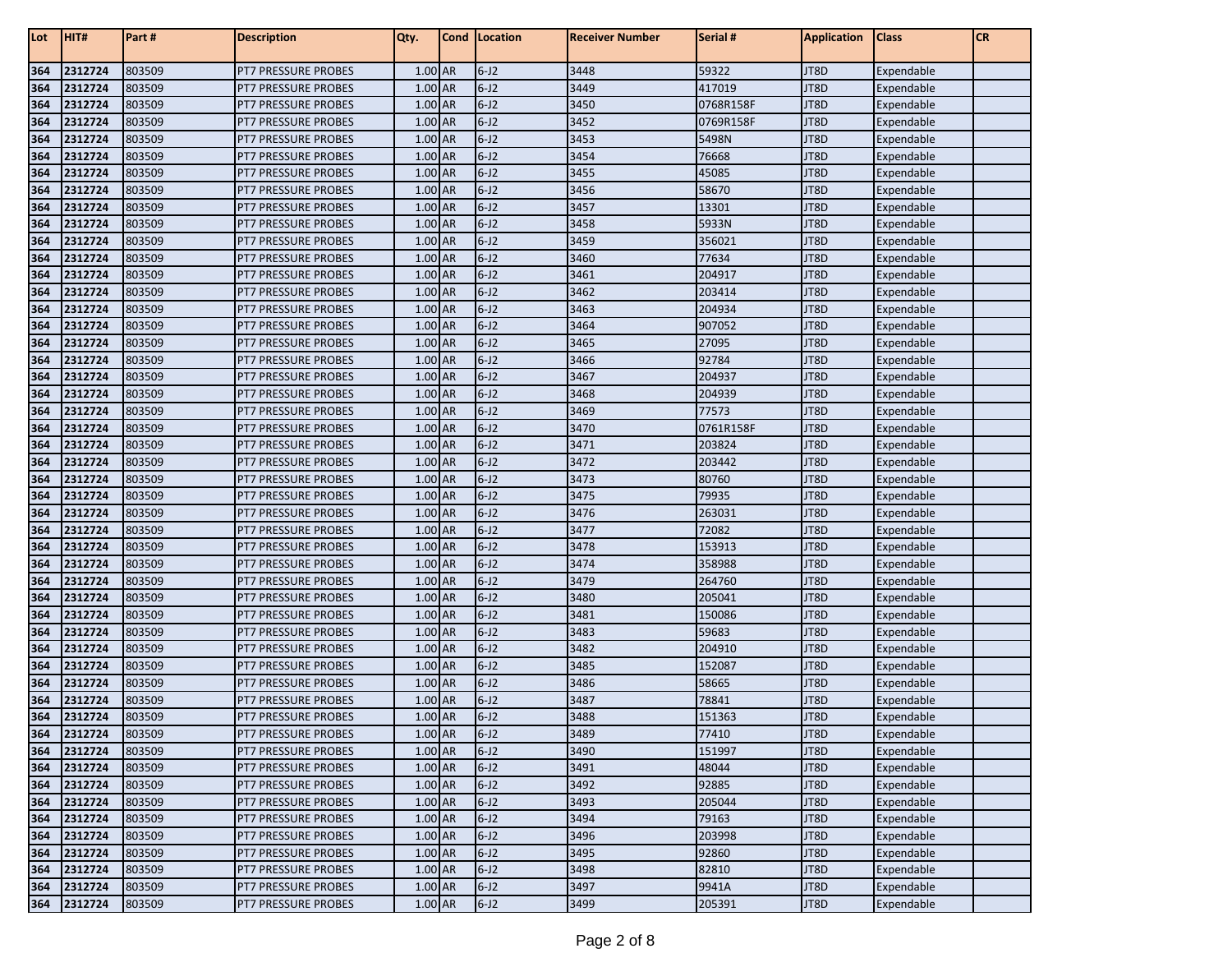| Lot        | HIT#               | Part #           | <b>Description</b>                         | Qty.                 | Cond | Location             | <b>Receiver Number</b> | Serial #        | <b>Application</b> | <b>Class</b>             | <b>CR</b> |
|------------|--------------------|------------------|--------------------------------------------|----------------------|------|----------------------|------------------------|-----------------|--------------------|--------------------------|-----------|
| 364        | 2312724            | 803509           | PT7 PRESSURE PROBES                        | 1.00 AR              |      | $6-J2$               | 3500                   | 151243          | JT8D               | Expendable               |           |
| 364        | 2312724            | 803509           | <b>PT7 PRESSURE PROBES</b>                 | 1.00 AR              |      | $6 - J2$             | 3501                   | 79012           | JT8D               | Expendable               |           |
| 364        | 2312724            | 803509           | <b>PT7 PRESSURE PROBES</b>                 | 1.00 AR              |      | $6-J2$               | 3502                   | 76906           | JT8D               | Expendable               |           |
| 364        | 2312724            | 803509           | <b>PT7 PRESSURE PROBES</b>                 | 1.00 AR              |      | $6-J2$               | 3503                   | 59537           | JT8D               | Expendable               |           |
| 364        | 2312724            | 803509           | <b>PT7 PRESSURE PROBES</b>                 | 1.00 AR              |      | $6-J2$               | 3504                   | 59960           | JT8D               | Expendable               |           |
| 364        | 2312724            | 803509           | <b>PT7 PRESSURE PROBES</b>                 | 1.00 AR              |      | $6 - J2$             | 3506                   | 77650           | JT8D               | Expendable               |           |
| 364        | 2312724            | 803509           | <b>PT7 PRESSURE PROBES</b>                 | 1.00 AR              |      | $6 - J2$             | 3505                   | 82862           | JT8D               | Expendable               |           |
| 364        | 2312724            | 803509           | <b>PT7 PRESSURE PROBES</b>                 | 1.00 AR              |      | $6 - J2$             | 3507                   | Y1288           | JT8D               | Expendable               |           |
| 364        | 2312724            | 803509           | <b>PT7 PRESSURE PROBES</b>                 | 1.00 AR              |      | $6-J2$               | 3509                   | 92685           | JT8D               | Expendable               |           |
| 364        | 2312724            | 803509           | <b>PT7 PRESSURE PROBES</b>                 | 1.00 AR              |      | $6 - J2$             | 3508                   | 92399           | JT8D               | Expendable               |           |
| 364        | 2312724            | 803509           | <b>PT7 PRESSURE PROBES</b>                 | 1.00 AR              |      | $6 - J2$             | 3510                   | 31345           | JT8D               | Expendable               |           |
| 364        | 2312724            | 803509           | <b>PT7 PRESSURE PROBES</b>                 | 1.00 AR              |      | $6 - J2$             | 3511                   | 205495          | JT8D               | Expendable               |           |
| 364        | 2312724            | 803509           | PT7 PRESSURE PROBES                        | 1.00 AR              |      | $6 - J2$             | 3512                   | 150143          | JT8D               | Expendable               |           |
| 364        | 2312724            | 803509           | PT7 PRESSURE PROBES                        | 1.00 AR              |      | $6-J2$               | 3513                   | 13742           | JT8D               | Expendable               |           |
| 364        | 2312724            | 803509           | <b>PT7 PRESSURE PROBES</b>                 | 1.00 AR              |      | $6-J2$               | 3515                   | 114005          | JT8D               | Expendable               |           |
| 364        | 2312724            | 803509           | <b>PT7 PRESSURE PROBES</b>                 | 1.00 AR              |      | $6 - J2$             | 3514                   | 153924          | JT8D               | Expendable               |           |
| 364        | 2312724            | 803509           | <b>PT7 PRESSURE PROBES</b>                 | 1.00 AR              |      | $6-J2$               | 3516                   | 77722           | JT8D               | Expendable               |           |
| 364        | 2312724            | 803509           | <b>PT7 PRESSURE PROBES</b>                 | 1.00 AR              |      | $6 - J2$             | 3517                   | 151955          | JT8D               | Expendable               |           |
| 364        | 2312724            | 803509           | <b>PT7 PRESSURE PROBES</b>                 | 1.00 AR              |      | $6 - J2$             | 3518                   | 59791           | JT8D               | Expendable               |           |
| 364        | 2312724            | 803509           | <b>PT7 PRESSURE PROBES</b>                 | 1.00 AR              |      | $6-J2$               | 3520                   | 150206          | JT8D               | Expendable               |           |
| 364        | 2312724            | 803509           | <b>PT7 PRESSURE PROBES</b>                 | 1.00 AR              |      | $6 - J2$             | 3519                   | 13948           | JT8D               | Expendable               |           |
| 364        | 2312724            | 803509           | <b>PT7 PRESSURE PROBES</b>                 | 1.00 AR              |      | $6 - J2$             | 3521                   | 5529N           | JT8D               | Expendable               |           |
| 364        | 2312724            | 803509           | <b>PT7 PRESSURE PROBES</b>                 | 1.00 AR              |      | $6 - J2$             | 3523                   | 58818           | JT8D               | Expendable               |           |
| 364        | 2312724            | 803509           | <b>PT7 PRESSURE PROBES</b>                 | 1.00 AR              |      | $6 - J2$             | 3522                   | 153664          | JT8D               | Expendable               |           |
| 364        | 2312724            | 803509           | PT7 PRESSURE PROBES                        | $1.00$ AR            |      | $6 - J2$             | 3525                   | 153761          | JT8D               | Expendable               |           |
| 364        | 2312724            | 803509           | <b>PT7 PRESSURE PROBES</b>                 | 1.00 AR              |      | $6 - J2$             | 3524                   | 93059           | JT8D               | Expendable               |           |
| 364        | 2312724            | 803509           | <b>PT7 PRESSURE PROBES</b>                 | 1.00 AR              |      | $6 - J2$             | 3526                   | 60011           | JT8D               | Expendable               |           |
| 364        | 2312724            | 803509           | <b>PT7 PRESSURE PROBES</b>                 | 1.00 AR              |      | $6 - J2$             | 3527                   | 80175           | JT8D               | Expendable               |           |
| 364        | 2312724            | 803509           | <b>PT7 PRESSURE PROBES</b>                 | 1.00 AR              |      | $6 - J2$             | 3528                   | 76487           | JT8D               | Expendable               |           |
| 364        | 2312724            | 803509           | <b>PT7 PRESSURE PROBES</b>                 | 1.00 AR              |      | $6 - J2$             | 3529                   | 203538          | JT8D               | Expendable               |           |
| 364        | 2312724            | 803509           | <b>PT7 PRESSURE PROBES</b>                 | 1.00 AR              |      | $6 - J2$             | 3530                   | 78135           | JT8D               | Expendable               |           |
| 364        | 2312724            | 803509           | <b>PT7 PRESSURE PROBES</b>                 | 1.00 AR              |      | $6 - J2$             | 3531                   | 81808           | JT8D               | Expendable               |           |
| 364        | 2312724            | 803509           | <b>PT7 PRESSURE PROBES</b>                 | 1.00 AR              |      | $6 - J2$             | 3532                   | 59332           | JT8D               | Expendable               |           |
| 364        | 2312724            | 803509           | <b>PT7 PRESSURE PROBES</b>                 | 1.00 AR              |      | $6 - J2$             | 3533                   | 59857           | JT8D               | Expendable               |           |
| 364        | 2312724            | 803509           | <b>PT7 PRESSURE PROBES</b>                 | 1.00 AR<br>$1.00$ AR |      | $6 - J2$             | 3534                   | 6053N           | JT8D               | Expendable               |           |
| 364        | 2312724            | 803509           | PT7 PRESSURE PROBES                        | 1.00 AR              |      | $6 - J2$<br>$6 - J2$ | 3535<br>3537           | 150355          | JT8D               | Expendable               |           |
| 364        | 2312724            | 803509           | <b>PT7 PRESSURE PROBES</b>                 | 1.00 AR              |      | $6 - J2$             |                        | 77061           | JT8D               | Expendable               |           |
| 364<br>364 | 2312724<br>2312724 | 803509<br>803509 | PT7 PRESSURE PROBES<br>PT7 PRESSURE PROBES | 1.00 AR              |      | $6 - J2$             | 3539<br>3541           | 151734<br>58799 | JT8D<br>JT8D       | Expendable               |           |
|            | 2312724            | 803509           | <b>PT7 PRESSURE PROBES</b>                 | 1.00 AR              |      | $6 - J2$             | 3544                   | 77971           | JT8D               | Expendable<br>Expendable |           |
| 364<br>364 | 2312724            | 803509           | PT7 PRESSURE PROBES                        | 1.00 AR              |      | $6 - J2$             | 3545                   | 205371          | JT8D               | Expendable               |           |
| 364        | 2312724            | 803509           | PT7 PRESSURE PROBES                        | 1.00 AR              |      | $6 - J2$             | 3546                   | 80908           | JT8D               | Expendable               |           |
| 364        | 2312724            | 803509           | PT7 PRESSURE PROBES                        | 1.00 AR              |      | $6-J2$               | 3547                   | 0593F           | JT8D               | Expendable               |           |
| 364        | 2312724            | 803509           | PT7 PRESSURE PROBES                        | 1.00 AR              |      | $6-J2$               | 3548                   | 59111           | JT8D               | Expendable               |           |
| 364        | 2312724            | 803509           | <b>PT7 PRESSURE PROBES</b>                 | 1.00 AR              |      | $6-J2$               | 3550                   | 92909           | JT8D               | Expendable               |           |
| 364        | 2312724            | 803509           | PT7 PRESSURE PROBES                        | 1.00 AR              |      | $6 - J2$             | 3551                   | 71699           | JT8D               | Expendable               |           |
| 364        | 2312724            | 803509           | PT7 PRESSURE PROBES                        | 1.00 AR              |      | $6 - J2$             | 3552                   | 25865           | JT8D               | Expendable               |           |
| 364        | 2312724            | 803509           | <b>PT7 PRESSURE PROBES</b>                 | 1.00 AR              |      | $6 - J2$             | 3553                   | 41085           | JT8D               | Expendable               |           |
| 364        | 2312724            | 803509           | PT7 PRESSURE PROBES                        | 1.00 AR              |      | $6 - J2$             | 3554                   | 205032          | JT8D               | Expendable               |           |
| 364        | 2312724            | 803509           | PT7 PRESSURE PROBES                        | 1.00 AR              |      | $6 - J2$             | 3555                   | 263112          | JT8D               | Expendable               |           |
|            |                    |                  |                                            |                      |      |                      |                        |                 |                    |                          |           |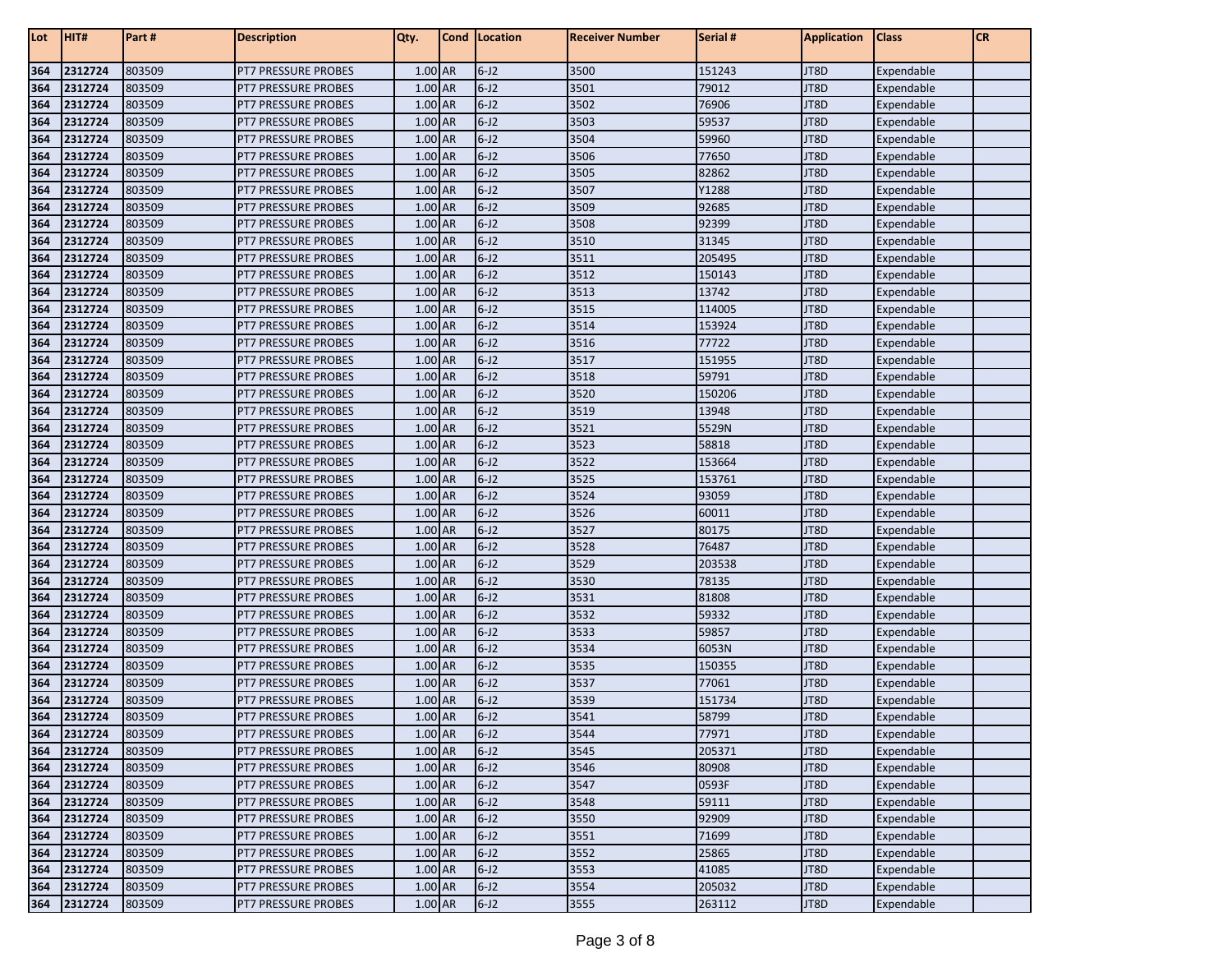| Lot | HIT#        | Part #     | <b>Description</b>                     | Qty.                 | Cond      | Location | Receiver Number | Serial #   | <b>Application</b> | <b>Class</b> | <b>CR</b> |
|-----|-------------|------------|----------------------------------------|----------------------|-----------|----------|-----------------|------------|--------------------|--------------|-----------|
| 364 | 2312724     | 803509     | PT7 PRESSURE PROBES                    | 1.00 AR              |           | $6 - J2$ | 3556            | 151242     | JT8D               | Expendable   |           |
| 364 | 2312724     | 803509     | <b>PT7 PRESSURE PROBES</b>             | 1.00 AR              |           | $6 - J2$ | 3557            | 13340      | JT8D               | Expendable   |           |
| 364 | 2312724     | 803509     | <b>PT7 PRESSURE PROBES</b>             | 1.00 AR              |           | $6 - J2$ | 3558            | 82872      | JT8D               | Expendable   |           |
| 364 | 2312724     | 803509     | <b>PT7 PRESSURE PROBES</b>             | 1.00 AR              |           | $6 - J2$ | 3559            | 263063     | JT8D               | Expendable   |           |
| 364 | 2312724     | 803509     | <b>PT7 PRESSURE PROBES</b>             | 1.00 AR              |           | $6 - J2$ | 3560            | 33075      | JT8D               | Expendable   |           |
| 364 | 2312724     | 803509     | <b>PT7 PRESSURE PROBES</b>             | 1.00 AR              |           | $6 - J2$ | 3561            | 14053      | JT8D               | Expendable   |           |
| 364 | 2312724     | 803509     | <b>PT7 PRESSURE PROBES</b>             | 1.00 AR              |           | $6 - J2$ | 3562            | 76879      | JT8D               | Expendable   |           |
| 364 | 2312724     | 803509     | <b>PT7 PRESSURE PROBES</b>             | 1.00 AR              |           | $6 - J2$ | 3563            | 264617     | JT8D               | Expendable   |           |
| 364 | 2312724     | 803509     | <b>PT7 PRESSURE PROBES</b>             | 1.00 AR              |           | $6 - J2$ | 3564            | 14097      | JT8D               | Expendable   |           |
| 364 | 2312724     | 803509     | <b>PT7 PRESSURE PROBES</b>             | 1.00 AR              |           | $6 - J2$ | 3565            | 12804      | JT8D               | Expendable   |           |
| 364 | 2312724     | 803509     | <b>PT7 PRESSURE PROBES</b>             | 1.00 AR              |           | $6 - J2$ | 3566            | 77792      | JT8D               | Expendable   |           |
| 364 | 2312724     | 803509     | <b>PT7 PRESSURE PROBES</b>             | 1.00 AR              |           | $6 - J2$ | 3567            | 7654F      | JT8D               | Expendable   |           |
| 364 | 2312724     | 803509     | <b>PT7 PRESSURE PROBES</b>             | 1.00 AR              |           | $6 - J2$ | 3568            | 150929     | JT8D               | Expendable   |           |
| 364 | 2312724     | 803509     | <b>PT7 PRESSURE PROBES</b>             | 1.00 AR              |           | $6 - J2$ | 3569            | 150408     | JT8D               | Expendable   |           |
| 364 | 2312724     | 803509     | <b>PT7 PRESSURE PROBES</b>             | 1.00 AR              |           | $6 - J2$ | 3570            | 319712     | JT8D               | Expendable   |           |
| 364 | 2312724     | 803509     | <b>PT7 PRESSURE PROBES</b>             | 1.00 AR              |           | $6 - J2$ | 3571            | 265794     | JT8D               | Expendable   |           |
| 364 | 2312724     | 803509     | <b>PT7 PRESSURE PROBES</b>             | 1.00 AR              |           | $6 - J2$ | 3572            | 150815     | JT8D               | Expendable   |           |
| 364 | 2312724     | 803509     | <b>PT7 PRESSURE PROBES</b>             | 1.00 AR              |           | $6 - J2$ | 3573            | 13891      | JT8D               | Expendable   |           |
| 364 | 2312724     | 803509     | <b>PT7 PRESSURE PROBES</b>             | 1.00 AR              |           | $6 - J2$ | 3574            | 58803      | JT8D               | Expendable   |           |
| 364 | 2312724     | 803509     | <b>PT7 PRESSURE PROBES</b>             | 1.00 AR              |           | $6 - J2$ | 3575            | 151116     | JT8D               | Expendable   |           |
| 364 | 2312724     | 803509     | <b>PT7 PRESSURE PROBES</b>             | 1.00 AR              |           | $6 - J2$ | 3576            | 76609      | JT8D               | Expendable   |           |
| 364 | 2312724     | 803509     | <b>PT7 PRESSURE PROBES</b>             | 1.00 AR              |           | $6 - J2$ | 3577            | 13261      | JT8D               | Expendable   |           |
| 364 | 2312724     | 803509     | <b>PT7 PRESSURE PROBES</b>             | 1.00 AR              |           | $6 - J2$ | 3578            | 150283     | JT8D               | Expendable   |           |
| 364 | 2312724     | 803509     | <b>PT7 PRESSURE PROBES</b>             | 1.00 AR              |           | $6 - J2$ | 3579            | 82560      | JT8D               | Expendable   |           |
| 364 | 2312724     | 803509     | PT7 PRESSURE PROBES                    | 1.00 AR              |           | $6 - J2$ | 3580            | 150152     | JT8D               | Expendable   |           |
| 364 | 2312724     | 803509     | <b>PT7 PRESSURE PROBES</b>             | 1.00 AR              |           | $6 - J2$ | 3581            | 152514     | JT8D               | Expendable   |           |
| 364 | 2312724     | 803509     | <b>PT7 PRESSURE PROBES</b>             | 1.00 AR              |           | $6 - J2$ | 3582            | 205396     | JT8D               | Expendable   |           |
| 364 | 2312724     | 803509     | <b>PT7 PRESSURE PROBES</b>             | 1.00 AR              |           | $6 - J2$ | 3583            | 79095      | JT8D               | Expendable   |           |
| 364 | 2312724     | 803509     | <b>PT7 PRESSURE PROBES</b>             | 1.00 AR              |           | $6 - J2$ | 3584            | 92604      | JT8D               | Expendable   |           |
| 364 | 2312724     | 803509     | <b>PT7 PRESSURE PROBES</b>             | 1.00 AR              |           | $6 - J2$ | 3585            | 266145     | JT8D               | Expendable   |           |
| 364 | 2312724     | 803509     | <b>PT7 PRESSURE PROBES</b>             | 1.00 AR              |           | $6 - J2$ | 3586            | 205383     | JT8D               | Expendable   |           |
| 364 | 2312724     | 803509     | <b>PT7 PRESSURE PROBES</b>             | 1.00 AR              |           | $6 - J2$ | 3587            | 76592      | JT8D               | Expendable   |           |
| 364 | 2312724     | 803509     | <b>PT7 PRESSURE PROBES</b>             | 1.00 AR              |           | $6 - J2$ | 3588            | 59044      | JT8D               | Expendable   |           |
| 364 | 2312724     | 803509     | <b>PT7 PRESSURE PROBES</b>             |                      | 1.00 INSP | $6 - J2$ | 3589            | 153420     | JT8D               | Expendable   |           |
| 364 | 2312724     | 803509     | <b>PT7 PRESSURE PROBES</b>             |                      | 1.00 INSP | $6 - J2$ | 3591            | 92284      | JT8D               | Expendable   |           |
| 364 | 2312724     | 803509     | PT7 PRESSURE PROBES                    | $1.00$ AR            |           | $6 - J2$ | 6536            | 79562      | JT8D               | Expendable   |           |
| 365 | 2312725     | 446477     | TUBE TRANSFER                          | 1.00 AR              |           | $6 - J3$ | ESN-717497      |            | JT8D               | Expendable   |           |
| 365 | 2312725     | 5003950-01 | RING-ASSY OF, SEAL, NO 4<br><b>BRG</b> | 1.00 AR              |           | $6 - J3$ | ESN-717497      | ATAT1099   | JT8D               | Expendable   |           |
|     | 365 2312725 | 6-770012-2 | #4 BRG HEATSHIELD                      | 1.00 AR              |           | $6 - J3$ | ESN-717497      | <b>NSN</b> | JT8D               | Expendable   |           |
| 365 | 2312725     | 6-920039   | <b>HEAT SHIELD NO 4 BRG</b>            | 1.00 AR              |           | $6 - J3$ | ESN-717497      | <b>NSN</b> | JT8D               | Expendable   |           |
| 365 | 2312725     | 734337     | TUBE-ASSY OF, NO 4 BRG,                | 1.00 AR              |           | $6 - J3$ | ESN-717497      |            | JT8D               | Expendable   |           |
|     |             |            | INTERNAL                               |                      |           |          |                 |            |                    |              |           |
| 365 | 2312725     | 762425     | T-2 AIRSEAL                            | 1.00 AR              |           | $6 - J3$ | 1225            | NX4510     | JT8D               | Expendable   |           |
| 365 | 2312725     | 765412     | THERMOCOUPLE                           | 1.00 AR              |           | $6 - J3$ | 1231            | 2684H      | JT8D               | Expendable   |           |
| 365 | 2312725     | 765412     | THERMOCOUPLE                           | 1.00 AR              |           | $6 - J3$ | 1234            | 118R       | JT8D               | Expendable   |           |
| 365 | 2312725     | 765412     | THERMOCOUPLE                           | $\overline{1.00}$ AR |           | $6 - J3$ | 1238            | BMEWAJ2114 | JT8D               | Expendable   |           |
| 365 | 2312725     | 765412     | THERMOCOUPLE                           | 1.00 AR              |           | $6 - J3$ | 1243            | BMEWAJ5606 | JT8D               | Expendable   |           |
| 365 | 2312725     | 765412     | THERMOCOUPLE                           | 1.00 AR              |           | $6 - J3$ | 1245            | BMEWAJ2952 | JT8D               | Expendable   |           |
|     | 365 2312725 | 765412     | <b>THERMOCOUPLE</b>                    | 1.00 AR              |           | $6 - J3$ | 1247            | 78475      | JT8D               | Expendable   |           |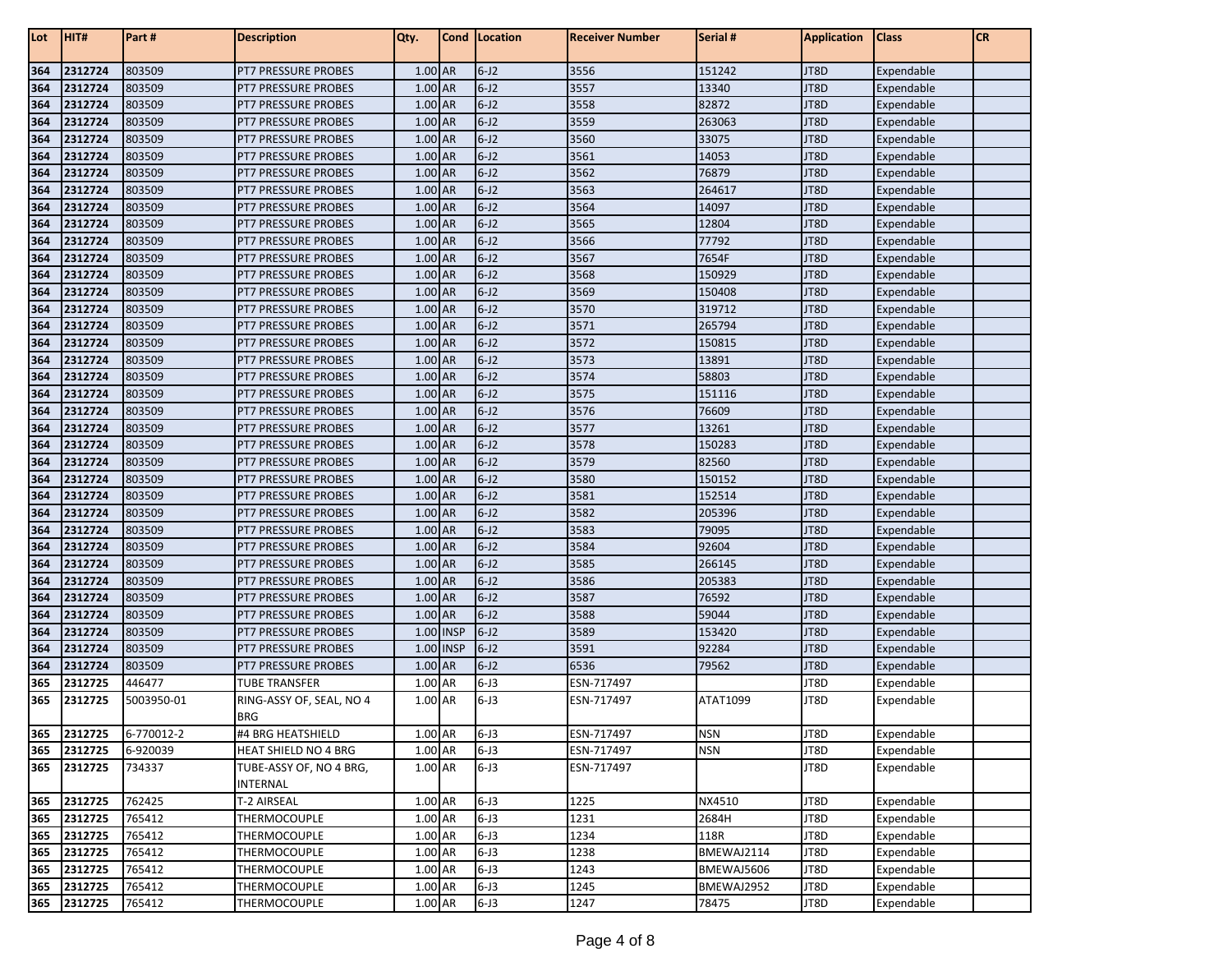| Lot | HIT#        | Part #     | <b>Description</b>                                     | Qty.     | Cond   Location | <b>Receiver Number</b> | Serial #      | <b>Application</b> | <b>Class</b> | <b>CR</b> |
|-----|-------------|------------|--------------------------------------------------------|----------|-----------------|------------------------|---------------|--------------------|--------------|-----------|
| 365 | 2312725     | 765412     | THERMOCOUPLE                                           | 1.00 AR  | $6 - J3$        | 1249                   | 29380         | JT8D               | Expendable   |           |
| 365 | 2312725     | 765412     | THERMOCOUPLE                                           | 1.00 AR  | $6 - J3$        | 1251                   | 170018        | JT8D               | Expendable   |           |
| 365 | 2312725     | 765412     | THERMOCOUPLE                                           | 1.00 AR  | $6 - J3$        | 1253                   | 147083        | JT8D               | Expendable   |           |
| 365 | 2312725     | 765412     | THERMOCOUPLE                                           | 1.00 AR  | $6 - J3$        | 1255                   | 4370F         | JT8D               | Expendable   |           |
| 365 | 2312725     | 765412     | THERMOCOUPLE                                           | 1.00 AR  | $6 - J3$        | 1258                   | 332639        | JT8D               | Expendable   |           |
| 365 | 2312725     | 765412     | THERMOCOUPLE                                           | 1.00 AR  | $6 - J3$        | 1259                   | 331472        | JT8D               | Expendable   |           |
| 365 | 2312725     | 765412     | THERMOCOUPLE                                           | 1.00 AR  | $6 - J3$        | 1261                   | 145964        | JT8D               | Expendable   |           |
| 365 | 2312725     | 765412     | THERMOCOUPLE                                           | 1.00 AR  | $6 - J3$        | 1263                   | 132084        | JT8D               | Expendable   |           |
| 365 | 2312725     | 765412     | THERMOCOUPLE                                           | 1.00 AR  | $6 - J3$        | 1283                   | 64319         | JT8D               | Expendable   |           |
| 365 | 2312725     | 765412     | THERMOCOUPLE                                           | 1.00 AR  | $6 - J3$        | 1287                   | 28177         | JT8D               | Expendable   |           |
| 365 | 2312725     | 765412     | <b>THERMOCOUPLE</b>                                    | 1.00 AR  | $6 - J3$        | 1288                   | 131775        | JT8D               | Expendable   |           |
| 365 | 2312725     | 765412     | THERMOCOUPLE                                           | 1.00 AR  | $6 - J3$        | 1289                   | 131762        | JT8D               | Expendable   |           |
| 365 | 2312725     | 765412     | THERMOCOUPLE                                           | 1.00 AR  | $6 - J3$        | 1290                   | 131760        | JT8D               | Expendable   |           |
| 365 | 2312725     | 765412     | THERMOCOUPLE                                           | 1.00 AR  | $6 - J3$        | 1291                   | 131742        | JT8D               | Expendable   |           |
| 365 | 2312725     | 765412     | THERMOCOUPLE                                           | 1.00 AR  | $6 - J3$        | 1292                   | 131740        | JT8D               | Expendable   |           |
| 365 | 2312725     | 765412     | THERMOCOUPLE                                           | 1.00 AR  | $6 - J3$        | 1293                   | 131562        | JT8D               | Expendable   |           |
| 365 | 2312725     | 765412     | THERMOCOUPLE                                           | 1.00 AR  | $6 - J3$        | 1294                   | 2520H         | JT8D               | Expendable   |           |
| 365 | 2312725     | 765412     | THERMOCOUPLE                                           | 1.00 AR  | $6 - J3$        | 1295                   | 4451F         | JT8D               | Expendable   |           |
| 365 | 2312725     | 765412     | THERMOCOUPLE                                           | 1.00 AR  | $6 - J3$        | 1296                   | 4447F         | JT8D               | Expendable   |           |
| 365 | 2312725     | 765412     | THERMOCOUPLE                                           | 1.00 AR  | $6 - J3$        | 1297                   | 2548H         | JT8D               | Expendable   |           |
| 365 | 2312725     | 765412     | THERMOCOUPLE                                           | 1.00 AR  | $6 - J3$        | 1298                   | 4437F         | JT8D               | Expendable   |           |
| 365 | 2312725     | 765412     | THERMOCOUPLE                                           | 1.00 AR  | $6 - J3$        | 1299                   | 4435F         | JT8D               | Expendable   |           |
| 365 | 2312725     | 765412     | THERMOCOUPLE                                           | 1.00 AR  | $6 - J3$        | 3299                   | 3937F         | JT8D               | Expendable   |           |
| 365 | 2312725     | 765412     | THERMOCOUPLE                                           | 1.00 AR  | $6 - J3$        | 3301                   | BMEWAJ2116    | JT8D               | Expendable   |           |
| 365 | 2312725     | 773169     | 9 TO 10 SPACER                                         | 1.00 AR  | $6 - J3$        | 1300                   | JA0425        | JT8D               | Expendable   |           |
| 365 | 2312725     | 775074-002 | T-4 VANES                                              | 7.00 AR  | $6 - J3$        | 1301                   |               | JT8D               | Expendable   |           |
| 365 | 2312725     | 777148M    | TURBINE NOZZLE GROUP ASSY                              | 1.00 AR  | $6 - J3$        | ESN-717440             | BC3665        | JT8D               | Expendable   |           |
| 365 | 2312725     | 777290     | TUBE-ASSY OF, BRTHR, MAIN<br><b>BRG OUTER INTERNAL</b> | 1.00 AR  | $6 - J3$        | ESN-717497             | <b>NSN</b>    | JT8D               | Expendable   |           |
| 365 | 2312725     | 778870     | <b>FRONT TURBINE CASE</b>                              | 1.00 AR  | $6 - J3$        | ESN-726064             | VT0734        | JT8D               | Expendable   |           |
| 365 | 2312725     | 782868     | SUPPORT-ASSY OF, TURB                                  | 1.00 AR  | $6 - J3$        | 6030                   | RM8048        | JT8D               | Expendable   |           |
|     |             |            | <b>STATOR</b>                                          |          |                 |                        |               |                    |              |           |
| 365 | 2312725     | 798821-002 | C-1 BLADES                                             | 1.00 AR  | $6 - J3$        | 1302                   | <b>VW4448</b> | JT8D               | Expendable   |           |
| 365 | 2312725     | 798821-002 | C-1 BLADES                                             | 1.00 AR  | $6 - J3$        | 1303                   | VC4314        | JT8D               | Expendable   |           |
| 365 | 2312725     | 798821-002 | C-1 BLADES                                             | 1.00 AR  | $6 - J3$        | 1304                   | UB0243        | JT8D               | Expendable   |           |
| 365 | 2312725     | 798821-002 | C-1 BLADES                                             | 1.00 AR  | $6 - J3$        | 1306                   | UM6784        | JT8D               | Expendable   |           |
| 365 | 2312725     | 798821-002 | C-1 BLADES                                             | 1.00 AR  | $6 - J3$        | 1307                   | UM7142        | JT8D               | Expendable   |           |
| 365 | 2312725     | 798821-002 | C-1 BLADES                                             | 1.00 AR  | $6 - J3$        | 1308                   | UB0373        | JT8D               | Expendable   |           |
| 365 | 2312725     | 798821-002 | C-1 BLADES                                             | 1.00 AR  | $6 - J3$        | 1309                   | SB7488        | JT8D               | Expendable   |           |
| 365 | 2312725     | 798841     | SUPPORT-ASSY OF, TURB<br><b>STATOR</b>                 | 1.00 AR  | $6 - J3$        | 360                    | VZ8049        | JT8D               | Expendable   |           |
| 365 | 2312725     | 801846     | SHIELD-ASSY OF, NO 4 BRG                               | 1.00 AR  | $6 - J3$        | ESN-717497             | <b>NSN</b>    | JT8D               | Expendable   |           |
| 365 | 2312725     | 801847     | SHIELD-ASSY OF, HEAT, NO 4<br><b>BRG</b>               | 1.00 AR  | $6 - J3$        | ESN-717497             | <b>NSN</b>    | JT8D               | Expendable   |           |
| 365 | 2312725     | 806454     | T-4 VANES                                              | 25.00 AR | $6 - J3$        | 1310                   |               | JT8D               | Expendable   |           |
| 365 | 2312725     | 806454     | T-4 VANES                                              | 15.00 AR | $6 - J3$        | 1311                   |               | JT8D               | Expendable   |           |
| 365 | 2312725     | 806884     | T-4 VANES                                              | 25.00 AR | $6 - J3$        | 1312                   |               | JT8D               | Expendable   |           |
|     | 365 2312725 | 807281     | T-1 VANES                                              | 15.00 AR | $6 - J3$        | 1313                   |               | JT8D               | Expendable   |           |
|     |             |            |                                                        |          |                 |                        |               |                    |              |           |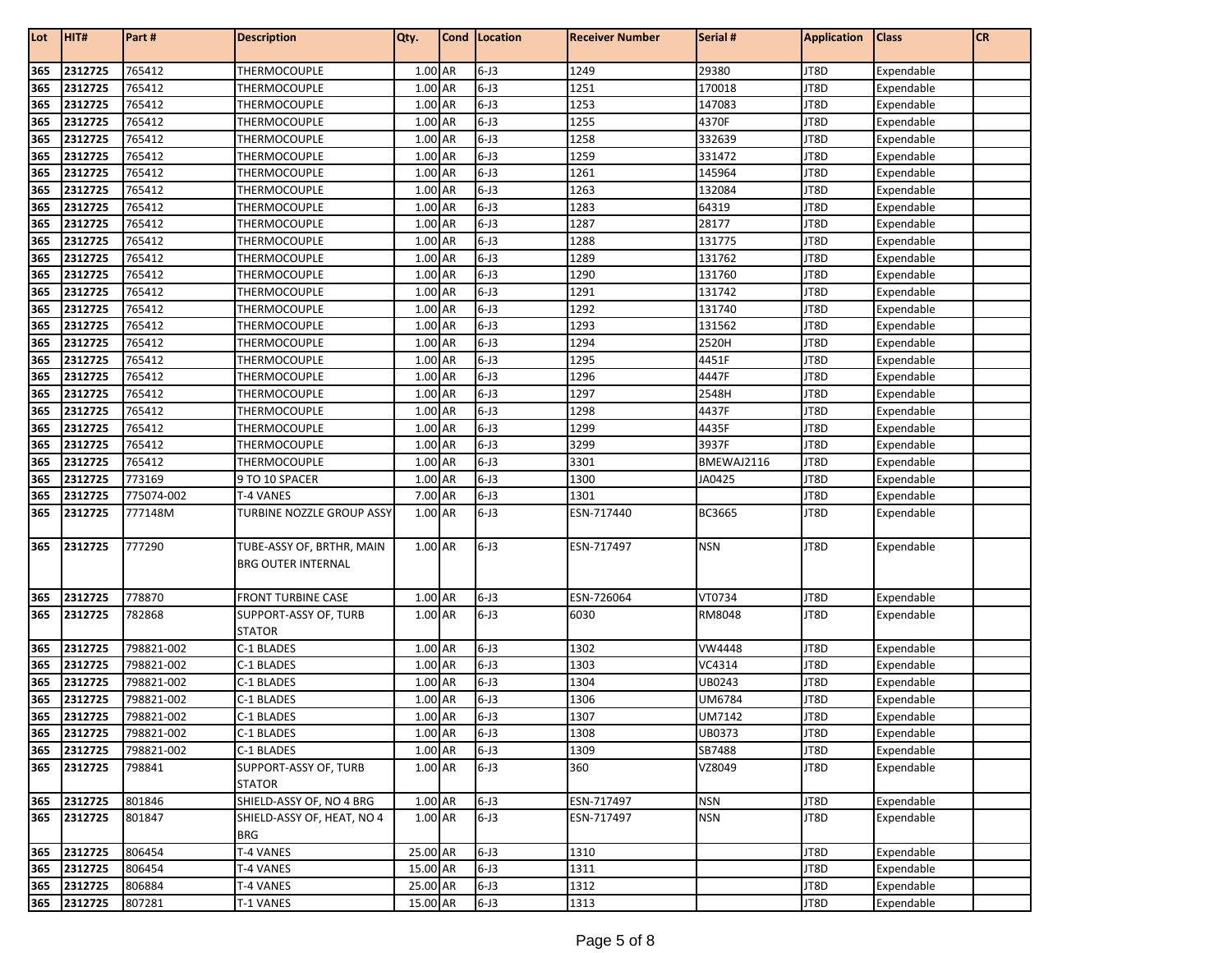| Lot        | HIT#               | Part#                    | <b>Description</b>                         | Qty.               | Cond   Location      | <b>Receiver Number</b> | Serial #         | <b>Application</b> | <b>Class</b>             | <b>CR</b> |
|------------|--------------------|--------------------------|--------------------------------------------|--------------------|----------------------|------------------------|------------------|--------------------|--------------------------|-----------|
|            |                    |                          |                                            |                    |                      |                        |                  |                    |                          |           |
| 365        | 2312725            | 807281                   | T-1 VANES                                  | 30.00 AR           | $6 - J3$             | 3306                   |                  | JT8D               | Expendable               |           |
| 365        | 2312725            | 814770-01                | TUBE-ASSY OF, PRESSURE                     | 1.00 AR            | $6 - J3$             | ESN-717497             | <b>NSN</b>       | JT8D               | Expendable               |           |
| 365        | 2312725            | 815182                   | T-2 VANES                                  | 21.00 AR           | $6 - J3$             | 1315                   |                  | JT8D               | Expendable               |           |
| 365        | 2312725            | 815182                   | T-2 VANES                                  | 21.00 AR           | $6 - J3$             | 1316                   |                  | JT8D               | Expendable               |           |
| 365        | 2312725            | 854021-001               | C-1 BLADES                                 | 1.00 AR            | $6 - J3$             | 3302                   | RL9651           | JT8D               | Expendable               |           |
| 365        | 2312725            | 854021-001               | C-1 BLADES                                 | 1.00 AR            | $6 - J3$             | 3302                   | RC8960           | JT8D               | Expendable               |           |
| 365        | 2312725<br>2312725 | 854021-001               | C-1 BLADES                                 | 1.00 AR<br>1.00 AR | $6 - J3$<br>$6 - J3$ | 3302<br>3302           | RL9517<br>PU9586 | JT8D               | Expendable               |           |
| 365<br>365 | 2312725            | 854021-001<br>854021-001 | C-1 BLADES                                 | 1.00 AR            | $6 - J3$             | 3304                   | BBDUAL4427       | JT8D<br>JT8D       | Expendable<br>Expendable |           |
| 365        | 2312725            | 854021-001               | C-1 BLADES<br>C-1 BLADES                   | 1.00 AR            | $6 - J3$             | 3304                   | PV1148           | JT8D               | Expendable               |           |
| 365        | 2312725            | 854021-001               | C-1 BLADES                                 | 1.00 AR            | $6 - J3$             | 3304                   | BCAUAB0169       | JT8D               | Expendable               |           |
| 366        | 2312726            | 384300                   | <b>FUEL PUMP</b>                           | 1.00 AR            | $6 - J4$             | 6729                   | 8828             | JT8D               | Expendable               |           |
| 366        | 2312726            | 5000171-01               | C-1 STATOR                                 | 1.00 AR            | $6 - J4$             | 734                    | 1611             | JT8D               | Expendable               |           |
| 366        | 2312726            | 5001615-01               | C-1.5 STATOR                               | 1.00 AR            | $6 - J4$             | 737                    | 0115             | JT8D               | Expendable               |           |
| 366        | 2312726            | 735014                   | NO 4 1/2 BEARING                           | 1.00 INSP          | $6 - J4$             | 6729                   | 6518             | JT8D               | Expendable               |           |
| 366        | 2312726            | 761798                   | #1 BRG SEAL                                | 1.00 AR            | $6 - J4$             | 6729                   | BA71385          | JT8D               | Expendable               |           |
| 366        | 2312726            | 771440                   | TURBINE SHAFT COUPLING                     | 1.00 AR            | $6 - J4$             | 6729                   | <b>NSN</b>       | JT8D               | Expendable               |           |
| 366        | 2312726            | 777543-031               | #4 BEARING HOUSING                         | 1.00 AR            | $6 - J4$             | 733                    | <b>RE5473</b>    | JT8D               | Expendable               |           |
| 366        | 2312726            | 781024                   | 1 STG COMP DUCT                            | 1.00 AR            | $6 - J4$             | 6729                   | <b>NSN</b>       | JT8D               | Expendable               |           |
| 366        | 2312726            | 782868-001               | SUPPORT-ASSY OF, TURB                      | 1.00 AR            | $6 - J4$             | 738                    | RM8175           | JT8D               | Expendable               |           |
|            |                    |                          | <b>STATOR</b>                              |                    |                      |                        |                  |                    |                          |           |
| 366        | 2312726            | 799784                   | <b>FRONT FAN CASE</b>                      | 1.00 AR            | $6 - J4$             | 731                    | BBDUAP1578       | JT8D               | Expendable               |           |
| 366        | 2312726            | 801744                   | NO 2 BRG TURBINE SHAFT                     | 1.00 AR            | $6 - 14$             | 6729                   | BA62881          | JT8D               | Expendable               |           |
|            |                    |                          | <b>COUPLING</b>                            |                    |                      |                        |                  |                    |                          |           |
| 366        | 2312726            | 804662-001               | T-4 INNER AIRSEAL                          | $1.00$ AR          | $6 - J4$             | 6729                   | BLDLCW1501       | JT8D               | Expendable               |           |
| 366        | 2312726            | 811990                   | NO 1 BEARING                               | 1.00 INSP          | $6 - 14$             | 6729                   | BAEDAJ9825       | JT8D               | Expendable               |           |
| 366        | 2312726            | 815377                   | FAN EXIT CASE-200                          | 1.00 AR            | $6 - J4$             | 732                    | BBDUAP1452       | JT8D               | Expendable               |           |
| 366        | 2312726            | 822131                   | #1 BEARING                                 | 1.00 AR            | $6 - J4$             | 6729                   |                  | JT8D               | Expendable               |           |
| 366        | 2312726            | JA819069                 | DUCT LPT 2STG                              | 1.00 AR            | $6 - J4$             | 6729                   | <b>NSN</b>       | JT8D               | Expendable               |           |
| 366        | 2312726            | JA819069                 | DUCT LPT 2STG                              | 1.00 AR            | $6 - J4$             | 6729                   | <b>NSN</b>       | JT8D               | Expendable               |           |
| 366        | 2312726            | JA819069                 | <b>DUCT LPT 2STG</b>                       | 1.00 AR            | $6 - J4$             | 6729                   | <b>NSN</b>       | JT8D               | Expendable               |           |
| 366        | 2312726            | JA819071                 | <b>T-2 DUCT</b>                            | 1.00 AR            | $6 - J4$             | 6729                   | <b>NSN</b>       | JT8D               | Expendable               |           |
| 366        | 2312726            | JA819071                 | T-2 DUCT                                   | 1.00 AR            | $6 - 14$             | 6729                   | <b>NSN</b>       | JT8D               | Expendable               |           |
| 366        | 2312726            | JA819071                 | T-2 DUCT                                   | 1.00 AR            | $6 - J4$             | 6729                   | <b>NSN</b>       | JT8D               | Expendable               |           |
| 366        | 2312726            | JA819071                 | <b>T-2 DUCT</b>                            | 1.00 AR            | $6 - J4$             | 6729                   | <b>NSN</b>       | JT8D               | Expendable               |           |
| 366        | 2312726            | JA819071                 | T-2 DUCT                                   | 1.00 AR            | $6 - J4$             | 6729                   | AA1394           | JT8D               | Expendable               |           |
| 366        | 2312726            | JA819072                 | T-2 DUCT                                   | 1.00 INSP          | $6 - J4$             | 6729                   |                  | JT8D               | Expendable               |           |
| 367        | 2312727            | 5000073-01               | C-13 STATOR                                | 1.00 AR            | $6 - J5$             | 1111                   | BENCAK9018       | JT8D               | Expendable               |           |
| 367        | 2312727            | 5000171-01               | C-1 STATOR                                 | 1.00 AR            | $6 - J5$             | 1112                   | 1186             | JT8D               | Expendable               |           |
| 367        | 2312727            | 5001472-01               | C-2 STATOR                                 | 1.00 AR            | $6 - J5$             | 1116                   | BBDUAM9409       | JT8D               | Expendable               |           |
| 367        | 2312727            | 5001615-01               | C-1.5 STATOR                               | 1.00 AR            | $6 - 15$             | 1117                   | BBDUAM1643       | JT8D               | Expendable               |           |
| 367        | 2312727            | 5005887-01               | C-7 STATOR                                 | 1.00 AR            | $6 - 15$             | 1118                   | UG4788           | JT8D               | Expendable               |           |
| 367        | 2312727            | 5005887-01               | C-7 STATOR                                 | 1.00 AR            | $6 - J5$             | 1119                   | PZ5341           | JT8D               | Expendable               |           |
| 367        | 2312727            | 725537                   | NO 5 BRG HOUSING                           | 1.00 AR            | $6 - 15$             | 1120                   | BGXSAA0003       | JT8D               | Expendable               |           |
| 367        | 2312727            | 725537                   | <b>NO 5 BRG HOUSING</b>                    | 1.00 AR            | $6 - J5$             | 1121                   | SD8037           | JT8D               | Expendable               |           |
| 367        | 2312727            | 725537                   | NO 5 BRG HOUSING                           | 1.00 AR            | $6 - J5$             | 1122                   | <b>NSN</b>       | JT8D               | Expendable               |           |
| 367        | 2312727            | 762425                   | T-2 AIRSEAL                                | 1.00 AR            | $6 - 15$             | 1124                   | JL4165           | JT8D               | Expendable               |           |
| 367        | 2312727            | 762550                   | DUCT SEGMENT ASSY OF,<br>INNER FR, FAN EXH | 1.00 AR            | $6 - 15$             | 1125                   | 5297             | JT8D               | Expendable               |           |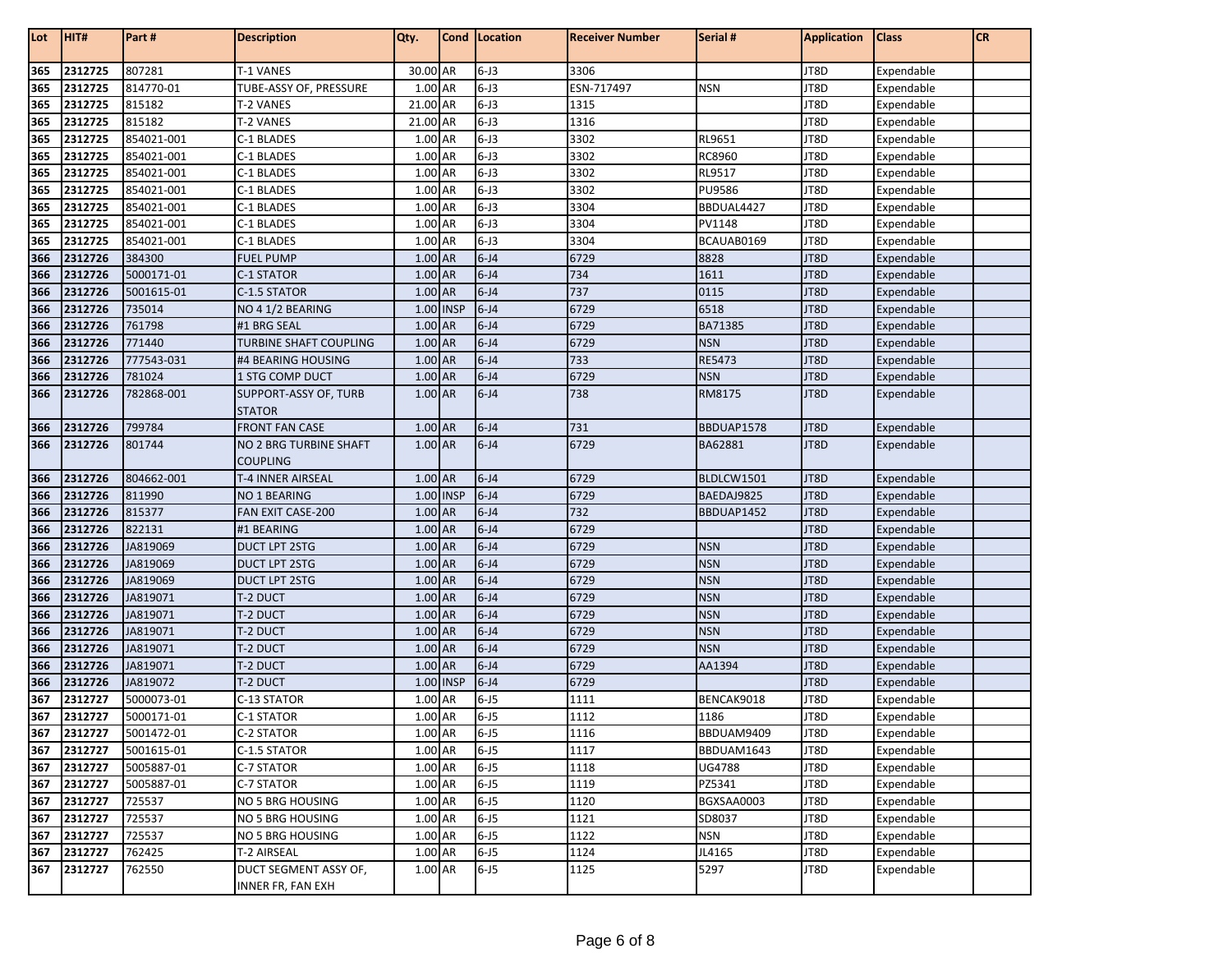| Lot | HIT#        | Part#      | <b>Description</b>                                | Qty.    | Cond Location | <b>Receiver Number</b> | Serial #      | <b>Application</b> | <b>Class</b> | <b>CR</b> |
|-----|-------------|------------|---------------------------------------------------|---------|---------------|------------------------|---------------|--------------------|--------------|-----------|
| 367 | 2312727     | 762550     | DUCT SEGMENT ASSY OF,<br><b>INNER FR, FAN EXH</b> | 1.00 AR | $6 - 15$      | 1127                   | <b>NSN</b>    | JT8D               | Expendable   |           |
| 367 | 2312727     | 762550     | DUCT SEGMENT ASSY OF,<br>INNER FR, FAN EXH        | 1.00 AR | $6 - 15$      | 1129                   | 2677          | JT8D               | Expendable   |           |
| 367 | 2312727     | 762550     | DUCT SEGMENT ASSY OF,<br>INNER FR, FAN EXH        | 1.00 AR | $6 - 15$      | 1130                   | PCSE15243     | JT8D               | Expendable   |           |
| 367 | 2312727     | 762550     | DUCT SEGMENT ASSY OF,<br><b>INNER FR, FAN EXH</b> | 1.00 AR | $6 - 15$      | 1132                   | 6125          | JT8D               | Expendable   |           |
| 367 | 2312727     | 762550     | DUCT SEGMENT ASSY OF,<br>INNER FR, FAN EXH        | 1.00 AR | $6 - J5$      | 1135                   | 2440          | JT8D               | Expendable   |           |
| 367 | 2312727     | 762550-001 | DUCT SEGMENT ASSY OF,<br><b>INNER FR, FAN EXH</b> | 1.00 AR | $6 - 15$      | 1140                   | 1930          | JT8D               | Expendable   |           |
| 367 | 2312727     | 762550-001 | DUCT SEGMENT ASSY OF,<br>INNER FR, FAN EXH        | 1.00 AR | $6 - 15$      | 1143                   | 6411          | JT8D               | Expendable   |           |
| 367 | 2312727     | 771260     | C-10 STATOR                                       | 1.00 AR | $6 - 15$      | 1144                   | KU3236        | JT8D               | Expendable   |           |
| 367 | 2312727     | 772045     | C-2 CASE                                          | 1.00 AR | $6 - J5$      | 1146                   | SG2745        | JT8D               | Expendable   |           |
| 367 | 2312727     | 773170     | 10 TO 11 SPACER                                   | 1.00 AR | $6 - J5$      | 1154                   | SZ9121        | JT8D               | Expendable   |           |
| 367 | 2312727     | 775372-001 | C-12 STATOR                                       | 1.00 AR | $6 - J5$      | 1158                   | <b>NL5775</b> | JT8D               | Expendable   |           |
| 367 | 2312727     | 776366     | FAN EXH SOUND ABS. LNER<br><b>SEGMENT</b>         | 1.00 AR | $6 - J5$      | 1159                   | <b>NSN</b>    | JT8D               | Expendable   |           |
| 367 | 2312727     | 776366-001 | FAN EXH SOUND ABS. LNER<br><b>SEGMENT</b>         | 1.00 AR | $6 - J5$      | 1160                   | PD2046        | JT8D               | Expendable   |           |
| 367 | 2312727     | 776367     | FAN EXH SOUND ABS. LNER<br><b>SEGMENT</b>         | 1.00 AR | $6 - 15$      | 1162                   | <b>NSN</b>    | JT8D               | Expendable   |           |
| 367 | 2312727     | 776367-001 | FAN EXH SOUND ABS. LNER<br><b>SEGMENT</b>         | 1.00 AR | $6 - J5$      | 1163                   | RU4241        | JT8D               | Expendable   |           |
| 367 | 2312727     | 776368     | FAN EXH SOUND ABS. LNER<br><b>SEGMENT</b>         | 1.00 AR | $6 - J5$      | 1164                   | PCSE12286     | JT8D               | Expendable   |           |
| 367 | 2312727     | 776368-001 | FAN EXH SOUND ABS. LNER<br><b>SEGMENT</b>         | 1.00 AR | $6 - J5$      | 1165                   | PCS4919       | JT8D               | Expendable   |           |
| 367 | 2312727     | 776369     | FAN EXH SOUND ABS. LNER<br><b>SEGMENT</b>         | 1.00 AR | $6 - 15$      | 1167                   | <b>NSN</b>    | JT8D               | Expendable   |           |
| 367 | 2312727     | 776369-001 | FAN EXH SOUND ABS. LNER<br><b>SEGMENT</b>         | 1.00 AR | $6 - J5$      | 1169                   | <b>NSN</b>    | JT8D               | Expendable   |           |
| 367 | 2312727     | 776374     | FAN EXH INTERM INNER DUCT                         | 1.00 AR | $6 - J5$      | 1170                   | <b>NSN</b>    | JT8D               | Expendable   |           |
| 367 | 2312727     | 776374     | FAN EXH INTERM INNER DUCT                         | 1.00 AR | $6 - 15$      | 1171                   | <b>NSN</b>    | JT8D               | Expendable   |           |
| 367 | 2312727     | 776520     | 12 TO 13 SPACER                                   | 1.00 AR | $6 - J5$      | 1180                   | HK2414        | JT8D               | Expendable   |           |
|     | 367 2312727 | 776953     | <b>NUT ASSY GANG CHANNEL</b>                      | 1.00 AR | $6 - 15$      | 1182                   | 3504          | JT8D               | Expendable   |           |
| 367 | 2312727     | 777273     | C-3 STATOR                                        | 1.00 AR | $6 - J5$      | 1183                   | BBDUAM1906    | JT8D               | Expendable   |           |
| 367 | 2312727     | 778942     | C-4 CASE                                          | 1.00 AR | $6 - J5$      | 1184                   | BBDUAL9449    | JT8D               | Expendable   |           |
| 367 | 2312727     | 780322     | LINER ASSY OF, FRONT<br>COMPRESSOR                | 1.00 AR | $6 - J5$      | 1185                   | <b>NSN</b>    | JT8D               | Expendable   |           |
| 367 | 2312727     | 780830     | FAN INLET GROUP ASSY                              | 1.00 AR | $6 - J5$      | 1186                   | KM940         | JT8D               | Expendable   |           |
| 367 | 2312727     | 793885     | C-5 STATOR                                        | 1.00 AR | $6 - J5$      | 1187                   | BBDUAL1214    | JT8D               | Expendable   |           |
| 367 | 2312727     | 796255     | DIFF SOUND ABSORBING<br><b>LINER SEGMENT</b>      | 1.00 AR | $6 - J5$      | 1188                   | <b>NSN</b>    | JT8D               | Expendable   |           |
| 367 | 2312727     | 800748-01  | DIFF SOUND ABSORBING<br><b>LINER SEGMENT</b>      | 1.00 AR | $6 - J5$      | 1191                   | <b>NSN</b>    | JT8D               | Expendable   |           |